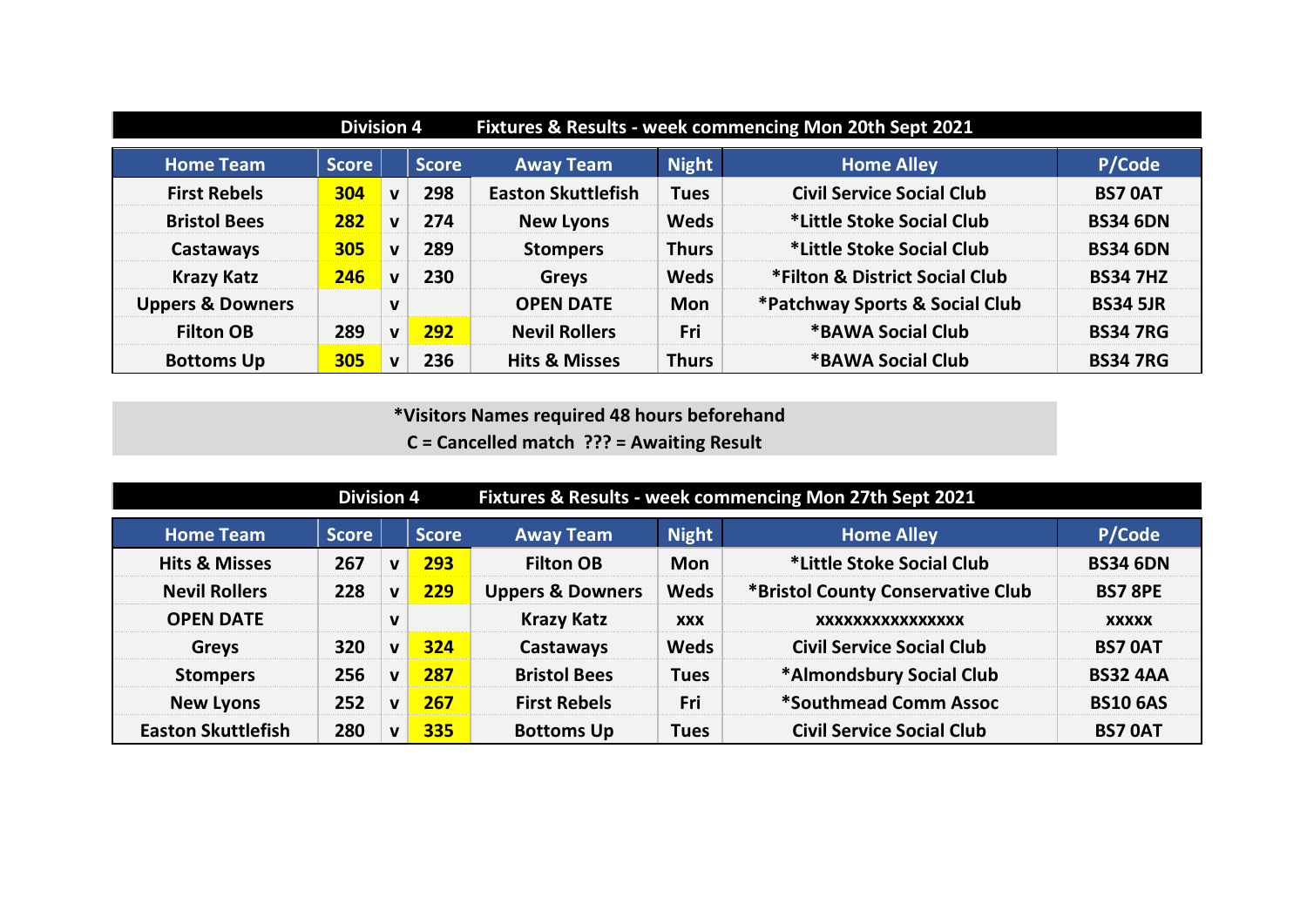|                             | <b>Division 4</b> |              |              | Fixtures & Results - week commencing Mon 4th Oct 2021 |              |                                  |                 |  |
|-----------------------------|-------------------|--------------|--------------|-------------------------------------------------------|--------------|----------------------------------|-----------------|--|
| <b>Home Team</b>            | <b>Score</b>      |              | <b>Score</b> | <b>Away Team</b>                                      | <b>Night</b> | <b>Home Alley</b>                | P/Code          |  |
| <b>First Rebels</b>         | 307               | V            | 326          | <b>Stompers</b>                                       | <b>Tues</b>  | <b>Civil Service Social Club</b> | <b>BS7 0AT</b>  |  |
| <b>Bristol Bees</b>         | 301               | $\mathbf{V}$ | 261          | <b>Greys</b>                                          | <b>Weds</b>  | *Little Stoke Social Club        | <b>BS34 6DN</b> |  |
| Castaways                   |                   | $\mathbf{v}$ |              | <b>OPEN DATE</b>                                      | <b>Thurs</b> | *Little Stoke Social Club        | <b>BS34 6DN</b> |  |
| <b>Krazy Katz</b>           | 231               | $\mathbf{V}$ | 201          | <b>Nevil Rollers</b>                                  | <b>Weds</b>  | *Filton & District Social Club   | <b>BS34 7HZ</b> |  |
| <b>Uppers &amp; Downers</b> | 212               | V            | 241          | <b>Hits &amp; Misses</b>                              | <b>Mon</b>   | Amended result - away win        | <b>BS34 5JR</b> |  |
| <b>Filton OB</b>            | 295               | V            | 332          | <b>Bottoms Up</b>                                     | Fri          | *BAWA Social Club                | <b>BS34 7RG</b> |  |
| <b>New Lyons</b>            | 249               | $\mathbf v$  | 236          | <b>Easton Skuttlefish</b>                             | Fri          | *Southmead Comm Assoc            | <b>BS10 6AS</b> |  |

 **\*Visitors Names required 48 hours beforehand C = Cancelled match ??? = Awaiting Result**

**Division 4 Free Week - week commencing Mon 11th Oct 2021**

**Free Week for rearranged fixtures**

**Division 4 Fixtures & Results - week commencing Mon 18th Oct 2021**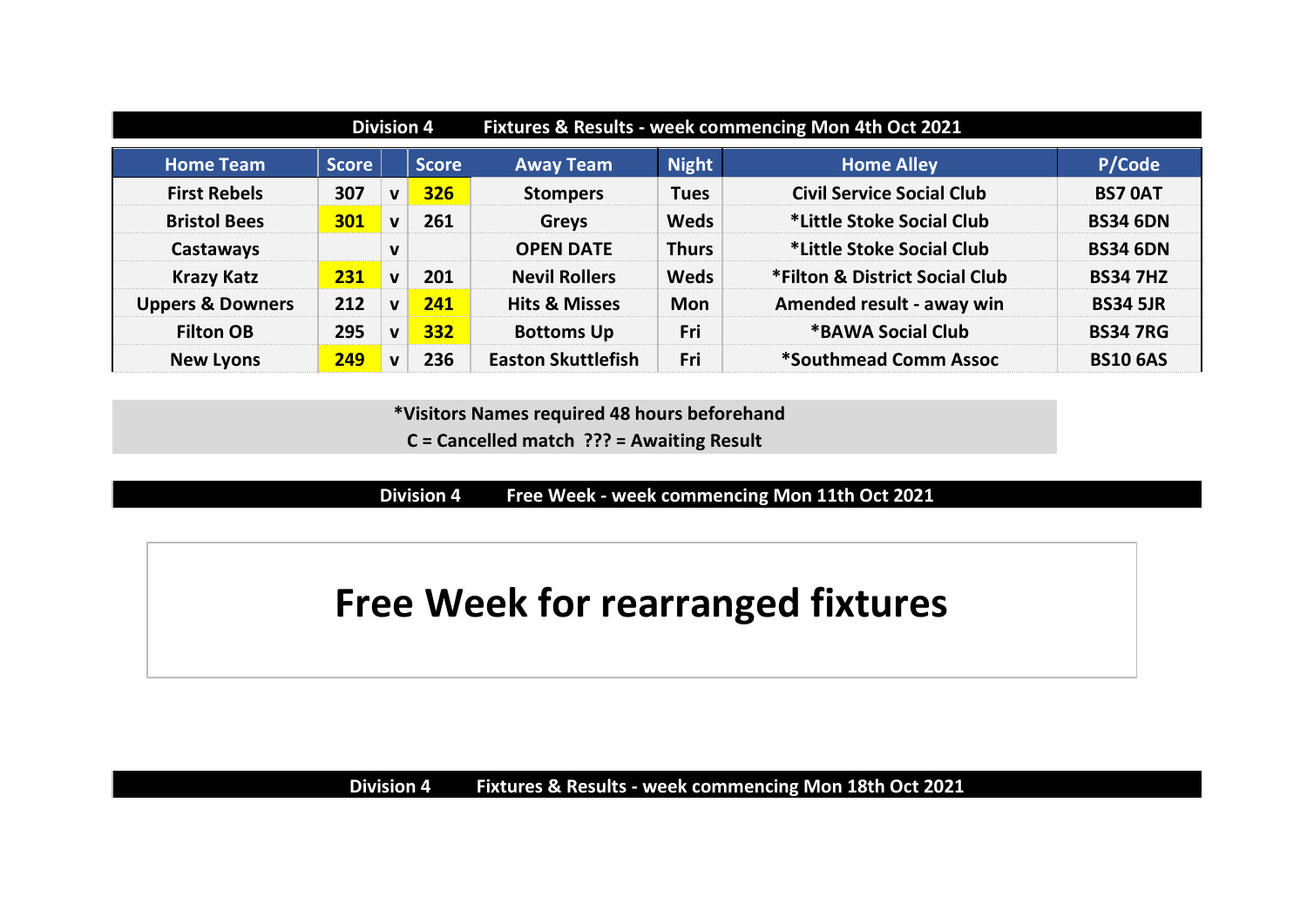| <b>Home Team</b>          | <b>Score</b> |              | <b>Score</b> | <b>Away Team</b>            | <b>Night</b> | <b>Home Alley</b>                 | P/Code          |
|---------------------------|--------------|--------------|--------------|-----------------------------|--------------|-----------------------------------|-----------------|
| <b>Bottoms Up</b>         | 290          | V            | 305          | <b>Uppers &amp; Downers</b> | <b>Thurs</b> | <b>*BAWA Social Club</b>          | <b>BS34 7RG</b> |
| <b>Hits &amp; Misses</b>  | 260          | $\mathbf v$  | 255          | <b>Krazy Katz</b>           | <b>Mon</b>   | *Little Stoke Social Club         | <b>BS34 6DN</b> |
| <b>Nevil Rollers</b>      | 247          | $\mathbf v$  | 253          | Castaways                   | <b>Weds</b>  | *Bristol County Conservative Club | <b>BS7 8PE</b>  |
| <b>OPEN DATE</b>          |              | $\mathbf v$  |              | <b>Bristol Bees</b>         | <b>XXX</b>   | XXXXXXXXXXXXXXXX                  | <b>XXXXX</b>    |
| <b>Greys</b>              | 332          | $\mathbf{V}$ | 308          | <b>First Rebels</b>         | <b>Weds</b>  | <b>Civil Service Social Club</b>  | <b>BS7 0AT</b>  |
| <b>Stompers</b>           | 248          | $\mathbf{v}$ | 256          | <b>New Lyons</b>            | <b>Tues</b>  | *Almondsbury Social Club          | <b>BS32 4AA</b> |
| <b>Easton Skuttlefish</b> | 327          | V            | 350          | <b>Filton OB</b>            | <b>Tues</b>  | <b>Civil Service Social Club</b>  | <b>BS7 0AT</b>  |

 **\*Visitors Names required 48 hours beforehand C = Cancelled match ??? = Awaiting Result**

|                             | <b>Division 4</b> |              |              | Fixtures & Results - week commencing Mon 25th Oct 2021 |              |                                  |                 |  |  |
|-----------------------------|-------------------|--------------|--------------|--------------------------------------------------------|--------------|----------------------------------|-----------------|--|--|
| <b>Home Team</b>            | <b>Score</b>      |              | <b>Score</b> | <b>Away Team</b>                                       | <b>Night</b> | <b>Home Alley</b>                | P/Code          |  |  |
| <b>First Rebels</b>         |                   | $\mathbf v$  |              | <b>OPEN DATE</b>                                       | <b>Tues</b>  | <b>Civil Service Social Club</b> | <b>BS7 0AT</b>  |  |  |
| <b>Bristol Bees</b>         | 239               | $\mathbf{v}$ | 254          | <b>Nevil Rollers</b>                                   | <b>Weds</b>  | *Little Stoke Social Club        | <b>BS34 6DN</b> |  |  |
| Castaways                   | 271               | $\mathbf v$  | 249          | <b>Hits &amp; Misses</b>                               | <b>Thurs</b> | *Little Stoke Social Club        | <b>BS34 6DN</b> |  |  |
| <b>Krazy Katz</b>           | 234               | $\mathbf v$  | 240          | <b>Bottoms Up</b>                                      | <b>Weds</b>  | *Filton & District Social Club   | <b>BS34 7HZ</b> |  |  |
| <b>Uppers &amp; Downers</b> | 284               | $\mathbf{v}$ | 301          | <b>Filton OB</b>                                       | <b>Mon</b>   | *Patchway Sports & Social Club   | <b>BS34 5JR</b> |  |  |
| <b>Stompers</b>             | 251               | $\mathbf v$  | 238          | <b>Easton Skuttlefish</b>                              | <b>Tues</b>  | *Almondsbury Social Club         | <b>BS32 4AA</b> |  |  |
| <b>New Lyons</b>            | 236               | $\mathbf{v}$ | 206          | <b>Greys</b>                                           | Fri          | *Southmead Comm Assoc            | <b>BS10 6AS</b> |  |  |

 **\*Visitors Names required 48 hours beforehand**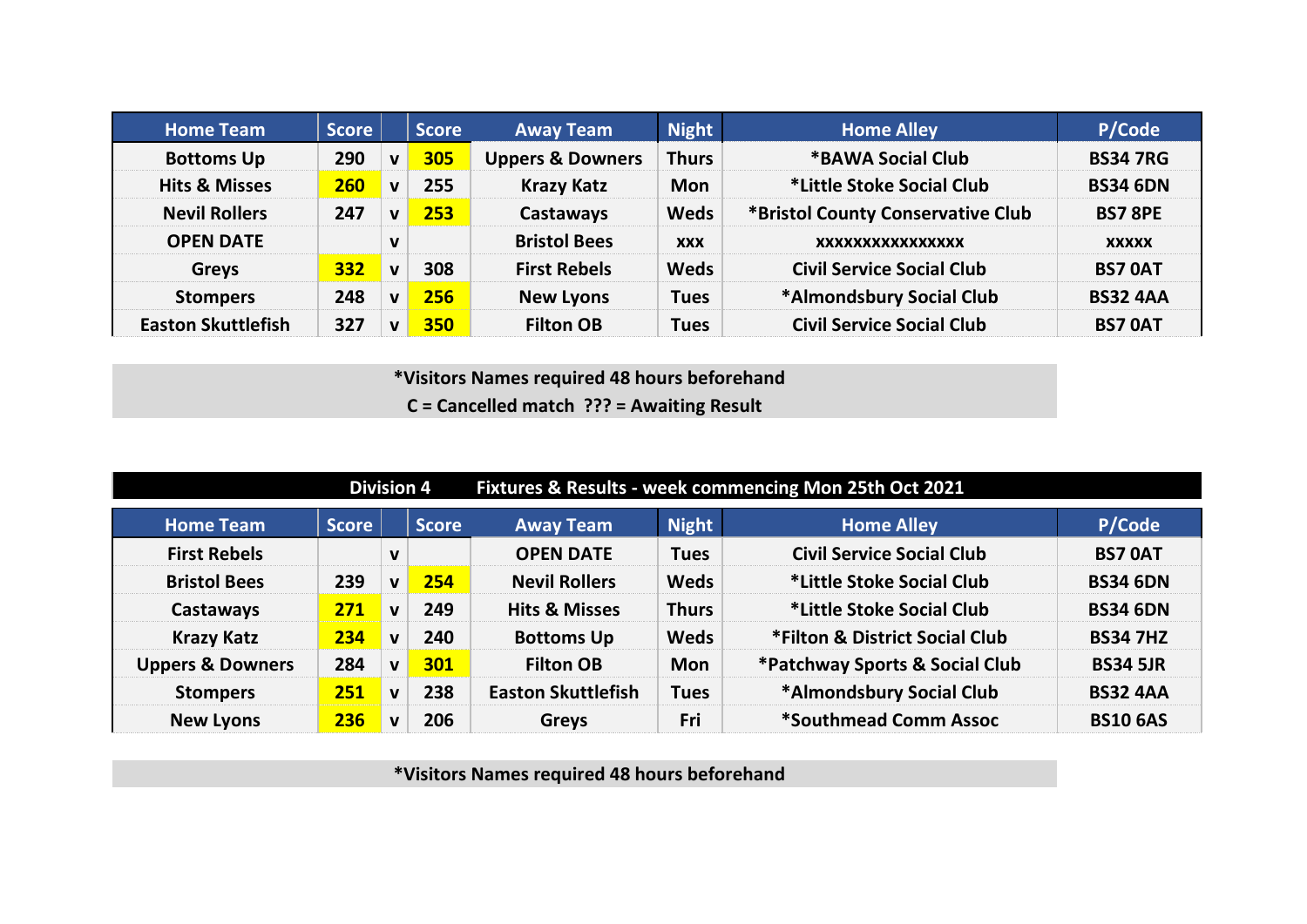## **C = Cancelled match ??? = Awaiting Result**

|                           |              |              | <b>Division 4</b> | Fixtures & Results - week commencing Mon 1st Nov 2021 |              |                                   |                 |  |  |
|---------------------------|--------------|--------------|-------------------|-------------------------------------------------------|--------------|-----------------------------------|-----------------|--|--|
| <b>Home Team</b>          | <b>Score</b> |              | <b>Score</b>      | <b>Away Team</b>                                      | <b>Night</b> | <b>Home Alley</b>                 | P/Code          |  |  |
| <b>Filton OB</b>          | 302          | $\mathbf{v}$ | 276               | <b>Krazy Katz</b>                                     | Fri          | *BAWA Social Club                 | <b>BS34 7RG</b> |  |  |
| <b>Bottoms Up</b>         | 281          | V            | 291               | Castaways                                             | <b>Thurs</b> | *BAWA Social Club                 | <b>BS34 7RG</b> |  |  |
| <b>Hits &amp; Misses</b>  | 231          | V            | 288               | <b>Bristol Bees</b>                                   | <b>Mon</b>   | *Little Stoke Social Club         | <b>BS34 6DN</b> |  |  |
| <b>Nevil Rollers</b>      | 265          | $\mathbf v$  | 240               | <b>First Rebels</b>                                   | <b>Weds</b>  | *Bristol County Conservative Club | <b>BS7 8PE</b>  |  |  |
| <b>OPEN DATE</b>          |              | $\mathbf{V}$ |                   | <b>New Lyons</b>                                      | <b>XXX</b>   | XXXXXXXXXXXXXXXX                  | <b>XXXXX</b>    |  |  |
| <b>Greys</b>              | 322          | $\mathbf v$  | 305               | <b>Stompers</b>                                       | <b>Weds</b>  | <b>Civil Service Social Club</b>  | <b>BS7 OAT</b>  |  |  |
| <b>Easton Skuttlefish</b> | 302          | v            | 319               | <b>Uppers &amp; Downers</b>                           | <b>Tues</b>  | <b>Civil Service Social Club</b>  | <b>BS7 0AT</b>  |  |  |

 **\*Visitors Names required 48 hours beforehand C = Cancelled match ??? = Awaiting Result**

|                     | <b>Division 4</b> |              |              | Fixtures & Results - week commencing Mon 8th Nov 2021 |              |                                  |                 |  |
|---------------------|-------------------|--------------|--------------|-------------------------------------------------------|--------------|----------------------------------|-----------------|--|
| <b>Home Team</b>    | <b>Score</b>      |              | <b>Score</b> | <b>Away Team</b>                                      | <b>Night</b> | <b>Home Alley</b>                | P/Code          |  |
| <b>First Rebels</b> | 279               | $\mathbf v$  | 273          | <b>Hits &amp; Misses</b>                              | <b>Tues</b>  | <b>Civil Service Social Club</b> | <b>BS7 0AT</b>  |  |
| <b>Bristol Bees</b> | 269               | $\mathbf{v}$ | 292          | <b>Bottoms Up</b>                                     | <b>Weds</b>  | *Little Stoke Social Club        | <b>BS34 6DN</b> |  |
| Castaways           | 252               | $\mathbf{v}$ | 254          | <b>Filton OB</b>                                      | <b>Thurs</b> | *Little Stoke Social Club        | <b>BS34 6DN</b> |  |
| <b>Krazy Katz</b>   | 241               | $\mathbf{V}$ | 214          | <b>Uppers &amp; Downers</b>                           | <b>Weds</b>  | *Filton & District Social Club   | <b>BS34 7HZ</b> |  |
| <b>Greys</b>        | 314               | $\mathbf v$  | 295          | <b>Easton Skuttlefish</b>                             | <b>Weds</b>  | <b>Civil Service Social Club</b> | <b>BS7 OAT</b>  |  |
| <b>Stompers</b>     |                   | $\mathbf v$  |              | <b>OPEN DATE</b>                                      | <b>Tues</b>  | *Almondsbury Social Club         | <b>BS32 4AA</b> |  |
| <b>New Lyons</b>    | 291               | $\mathbf{v}$ | 228          | <b>Nevil Rollers</b>                                  | Fri          | *Southmead Comm Assoc            | <b>BS10 6AS</b> |  |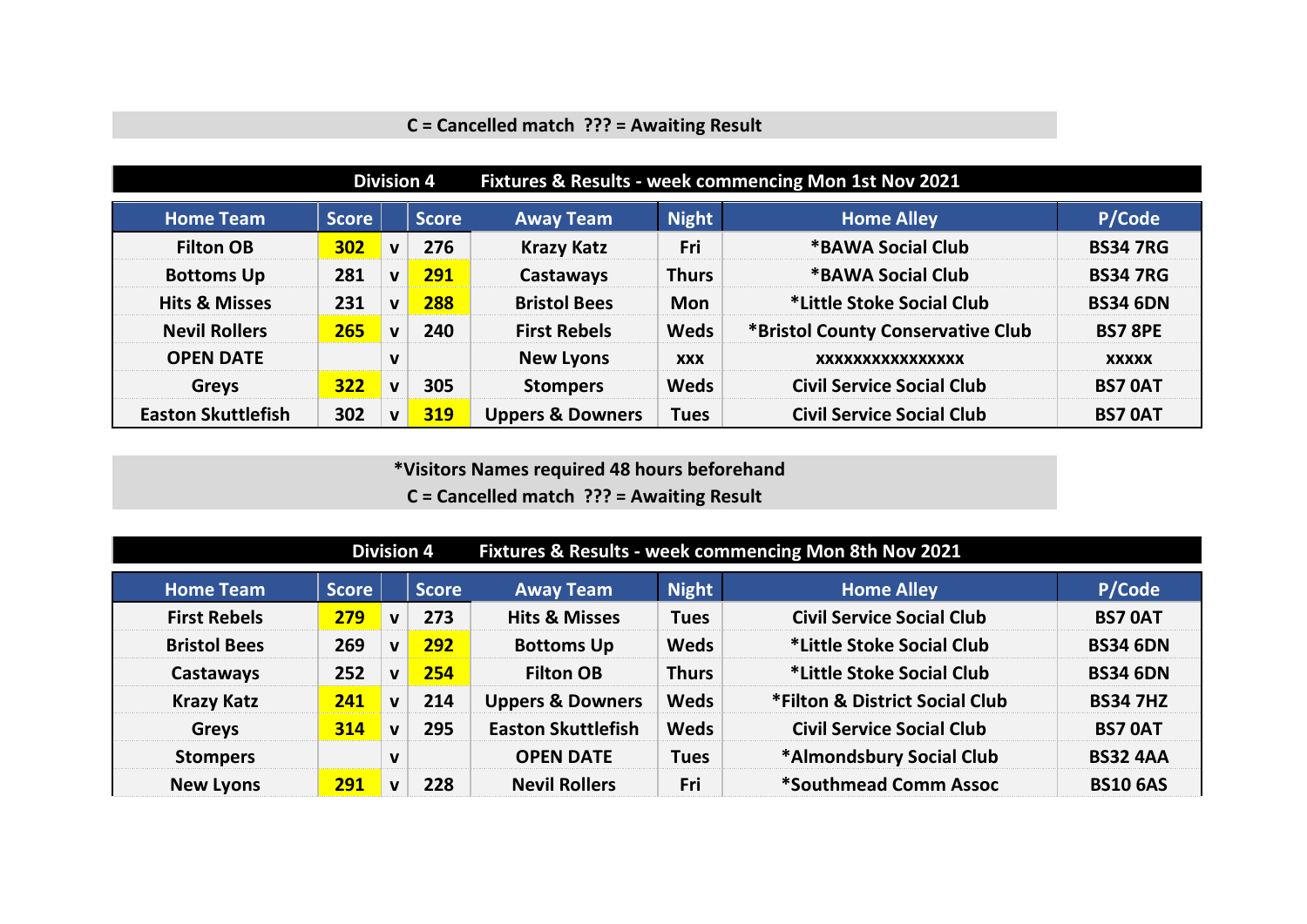### **\*Visitors Names required 48 hours beforehand C = Cancelled match ??? = Awaiting Result**

|                             | <b>Division 4</b> |              |              | Fixtures & Results - week commencing Mon 15h Nov 2021 |              |                                   |                 |  |
|-----------------------------|-------------------|--------------|--------------|-------------------------------------------------------|--------------|-----------------------------------|-----------------|--|
| <b>Home Team</b>            | <b>Score</b>      |              | <b>Score</b> | <b>Away Team</b>                                      | <b>Night</b> | <b>Home Alley</b>                 | P/Code          |  |
| <b>Uppers &amp; Downers</b> | <b>290</b>        | $\mathbf{v}$ | 260          | Castaways                                             | <b>Mon</b>   | *Patchway Sports & Social Club    | <b>BS34 5JR</b> |  |
| <b>Filton OB</b>            | 324               | $\mathbf v$  | 296          | <b>Bristol Bees</b>                                   | Fri          | *BAWA Social Club                 | <b>BS34 7RG</b> |  |
| <b>Bottoms Up</b>           | <b>320</b>        | $\mathbf{v}$ | 282          | <b>First Rebels</b>                                   | <b>Thurs</b> | *BAWA Social Club                 | <b>BS34 7RG</b> |  |
| <b>Hits &amp; Misses</b>    | 256               | $\mathbf{v}$ | 247          | <b>New Lyons</b>                                      | <b>Mon</b>   | *Little Stoke Social Club         | <b>BS34 6DN</b> |  |
| <b>Nevil Rollers</b>        | 270               | $\mathbf{v}$ | 252          | <b>Stompers</b>                                       | <b>Weds</b>  | *Bristol County Conservative Club | <b>BS7 8PE</b>  |  |
| <b>OPEN DATE</b>            |                   | $\mathbf{V}$ |              | <b>Greys</b>                                          | <b>XXX</b>   | XXXXXXXXXXXXXXXX                  | <b>XXXXX</b>    |  |
| <b>Easton Skuttlefish</b>   | 216               | $\mathbf{v}$ | 332          | <b>Krazy Katz</b>                                     | <b>Tues</b>  | <b>Civil Service Social Club</b>  | <b>BS7 OAT</b>  |  |

 **\*Visitors Names required 48 hours beforehand**

**C = Cancelled match ??? = Awaiting Result**

**Division 4 Fixtures & Results - week commencing Mon 22nd Nov 2021**

# **Free Week for rearranged fixtures**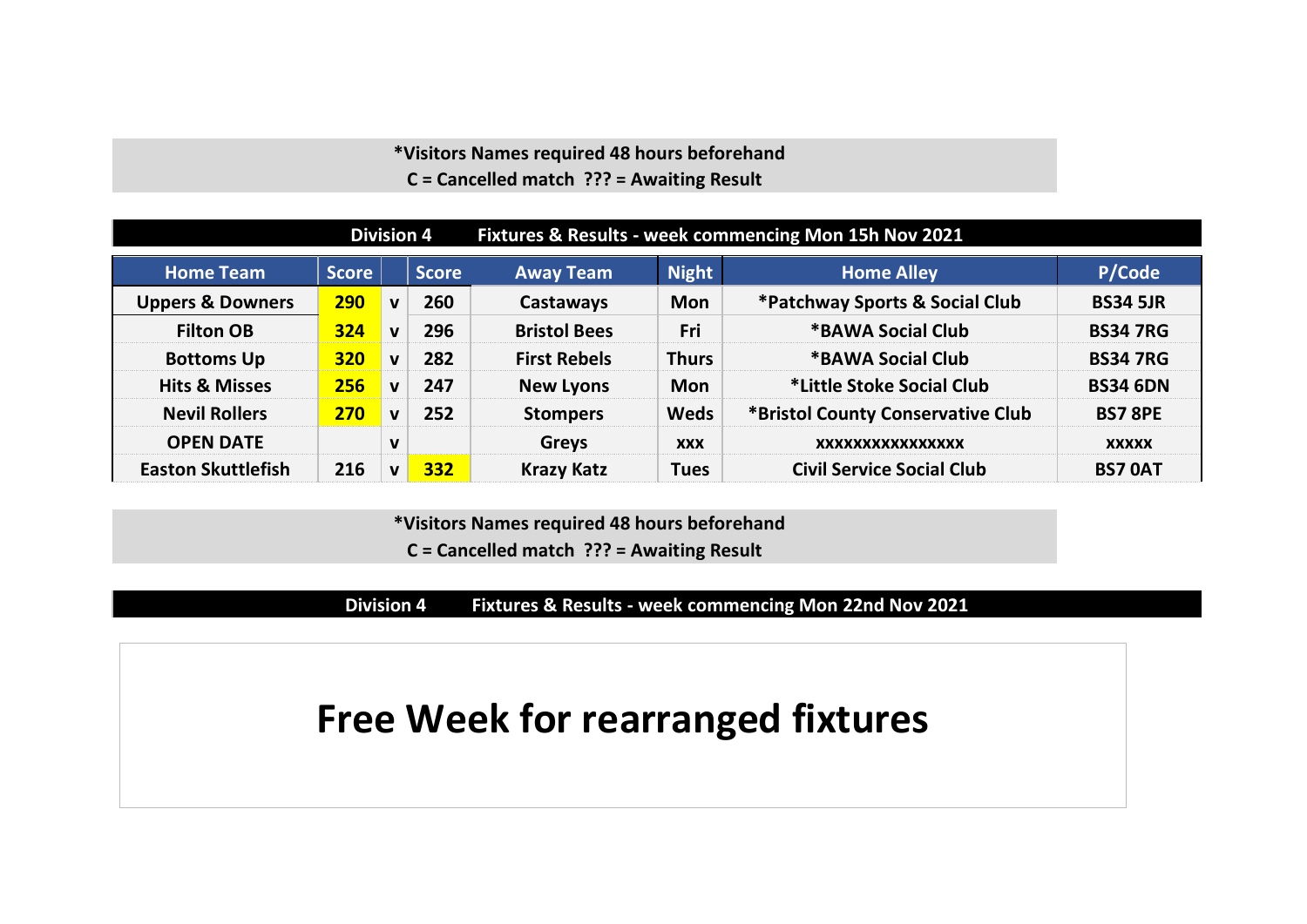|                     | <b>Division 4</b> |             |              | Fixtures & Results - week commencing Mon 29th Nov 2021 |              |                                  |                 |  |
|---------------------|-------------------|-------------|--------------|--------------------------------------------------------|--------------|----------------------------------|-----------------|--|
| <b>Home Team</b>    | <b>Score</b>      |             | <b>Score</b> | <b>Away Team</b>                                       | <b>Night</b> | <b>Home Alley</b>                | P/Code          |  |
| <b>First Rebels</b> | 319               | V           | 342          | <b>Filton OB</b>                                       | <b>Tues</b>  | <b>Civil Service Social Club</b> | <b>BS7 0AT</b>  |  |
| <b>Bristol Bees</b> | 294               | $\mathbf v$ | 287          | <b>Uppers &amp; Downers</b>                            | <b>Weds</b>  | *Little Stoke Social Club        | <b>BS34 6DN</b> |  |
| Castaways           | 273               | $\mathbf v$ | 273          | <b>Krazy Katz</b>                                      | <b>Thurs</b> | *Little Stoke Social Club        | <b>BS34 6DN</b> |  |
| <b>OPEN DATE</b>    |                   | $\mathbf v$ |              | <b>Easton Skuttlefish</b>                              | <b>XXX</b>   | XXXXXXXXXXXXXXXX                 | <b>XXXXX</b>    |  |
| <b>Greys</b>        | 336               | V           | 312          | <b>Nevil Rollers</b>                                   | <b>Weds</b>  | <b>Civil Service Social Club</b> | <b>BS7 OAT</b>  |  |
| <b>Stompers</b>     | 277               | $\mathbf v$ | 232          | <b>Hits &amp; Misses</b>                               | <b>Tues</b>  | *Almondsbury Social Club         | <b>BS32 4AA</b> |  |
| <b>New Lyons</b>    | 259               | $\mathbf v$ | 229          | <b>Bottoms Up</b>                                      | Fri          | *Southmead Comm Assoc            | <b>BS10 6AS</b> |  |

**C = Cancelled match ??? = Awaiting Result**

|                             | <b>Division 4</b> |              |              | Fixtures & Results - week commencing Mon 6th Dec 2021 |              |                                   |                 |  |  |
|-----------------------------|-------------------|--------------|--------------|-------------------------------------------------------|--------------|-----------------------------------|-----------------|--|--|
| <b>Home Team</b>            | <b>Score</b>      |              | <b>Score</b> | <b>Away Team</b>                                      | <b>Night</b> | <b>Home Alley</b>                 | P/Code          |  |  |
| <b>Krazy Katz</b>           | 220               | $\mathbf{v}$ | 211          | <b>Bristol Bees</b>                                   | <b>Weds</b>  | *Filton & District Social Club    | <b>BS34 7HZ</b> |  |  |
| <b>Uppers &amp; Downers</b> | 285               | $\mathbf{v}$ | 242          | <b>First Rebels</b>                                   | <b>Mon</b>   | *Patchway Sports & Social Club    | <b>BS34 5JR</b> |  |  |
| <b>Filton OB</b>            | 289               | $\mathbf{V}$ | 284          | <b>New Lyons</b>                                      | Fri          | *BAWA Social Club                 | <b>BS34 7RG</b> |  |  |
| <b>Bottoms Up</b>           | 315               | $\mathbf v$  | 297          | <b>Stompers</b>                                       | <b>Thurs</b> | *BAWA Social Club                 | <b>BS34 7RG</b> |  |  |
| <b>Hits &amp; Misses</b>    | 256               | $\mathbf{v}$ | 293          | <b>Greys</b>                                          | <b>Mon</b>   | *Little Stoke Social Club         | <b>BS34 6DN</b> |  |  |
| <b>Nevil Rollers</b>        |                   | $\mathbf v$  |              | <b>OPEN DATE</b>                                      | <b>Weds</b>  | *Bristol County Conservative Club | <b>BS7 8PE</b>  |  |  |
| <b>Easton Skuttlefish</b>   | 333               | V            | 338          | Castaways                                             | <b>Tues</b>  | <b>Civil Service Social Club</b>  | <b>BS7 0AT</b>  |  |  |

 **\*Visitors Names required 48 hours beforehand**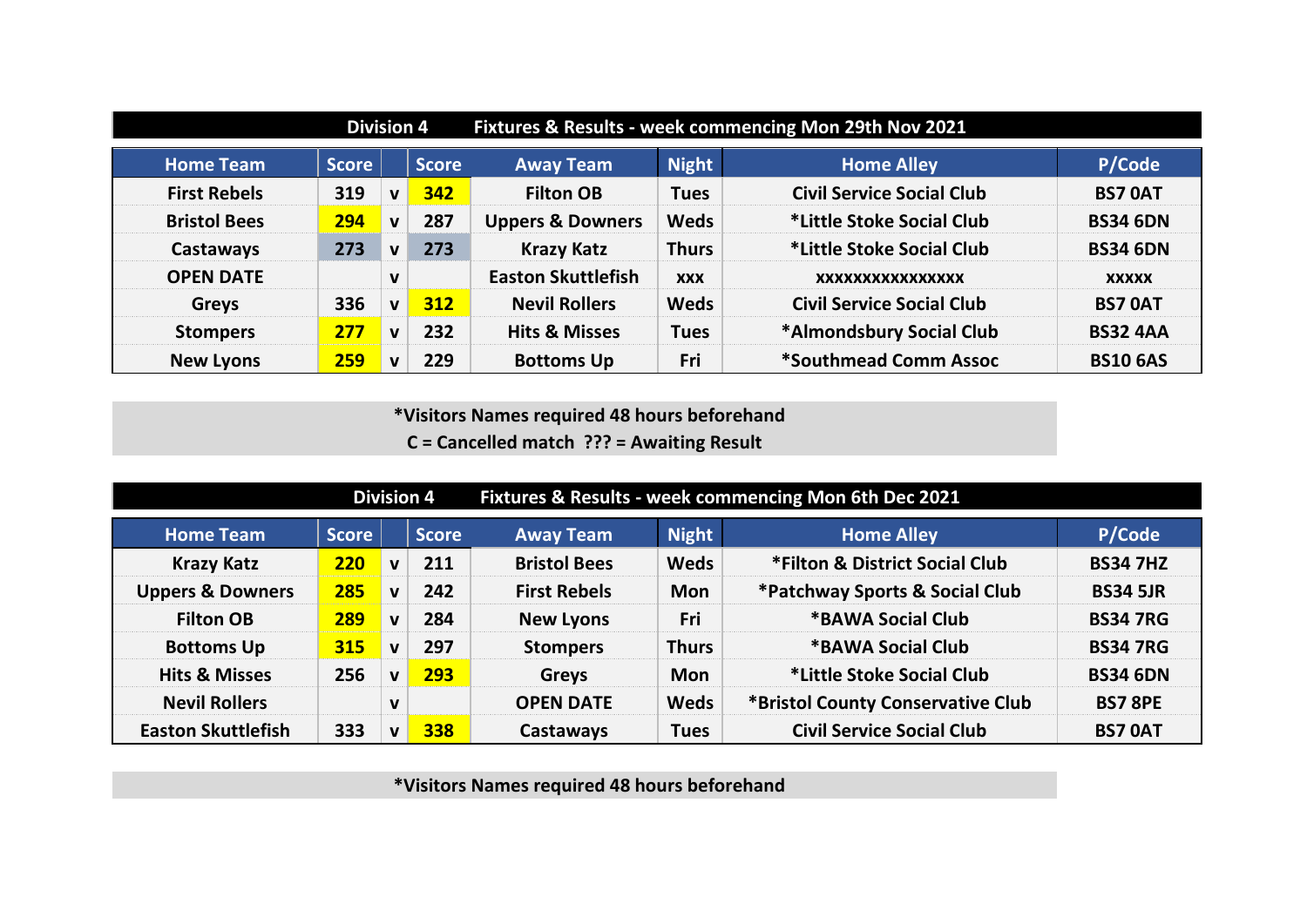## **C = Cancelled match ??? = Awaiting Result**

|                      | <b>Division 4</b> |              |              | Fixtures & Results - week commencing Mon 13th Dec 2021 |              |                                   |                 |  |  |
|----------------------|-------------------|--------------|--------------|--------------------------------------------------------|--------------|-----------------------------------|-----------------|--|--|
| <b>Home Team</b>     | <b>Score</b>      |              | <b>Score</b> | <b>Away Team</b>                                       | <b>Night</b> | <b>Home Alley</b>                 | P/Code          |  |  |
| <b>First Rebels</b>  | 330               | $\mathbf v$  | 320          | <b>Krazy Katz</b>                                      | <b>Tues</b>  | <b>Civil Service Social Club</b>  | <b>BS7 0AT</b>  |  |  |
| <b>Bristol Bees</b>  | 254               | $\mathbf v$  | 276          | Castaways                                              | <b>Weds</b>  | *Little Stoke Social Club         | <b>BS34 6DN</b> |  |  |
| <b>Nevil Rollers</b> | 271               | $\mathbf v$  | 246          | <b>Easton Skuttlefish</b>                              | <b>Weds</b>  | *Bristol County Conservative Club | <b>BS7 8PE</b>  |  |  |
| <b>OPEN DATE</b>     |                   | $\mathbf v$  |              | <b>Hits &amp; Misses</b>                               | <b>XXX</b>   | XXXXXXXXXXXXXXXX                  | <b>XXXXX</b>    |  |  |
| <b>Greys</b>         | 299               | $\mathbf{v}$ | 304          | <b>Bottoms Up</b>                                      | <b>Weds</b>  | <b>Civil Service Social Club</b>  | <b>BS7 0AT</b>  |  |  |
| <b>Stompers</b>      | 302               | $\mathbf{V}$ | 300          | <b>Filton OB</b>                                       | <b>Tues</b>  | *Almondsbury Social Club          | <b>BS32 4AA</b> |  |  |
| <b>New Lyons</b>     | 231               | $\mathbf v$  | 272          | <b>Uppers &amp; Downers</b>                            | Fri          | *Southmead Comm Assoc             | <b>BS10 6AS</b> |  |  |

 **\*Visitors Names required 48 hours beforehand**

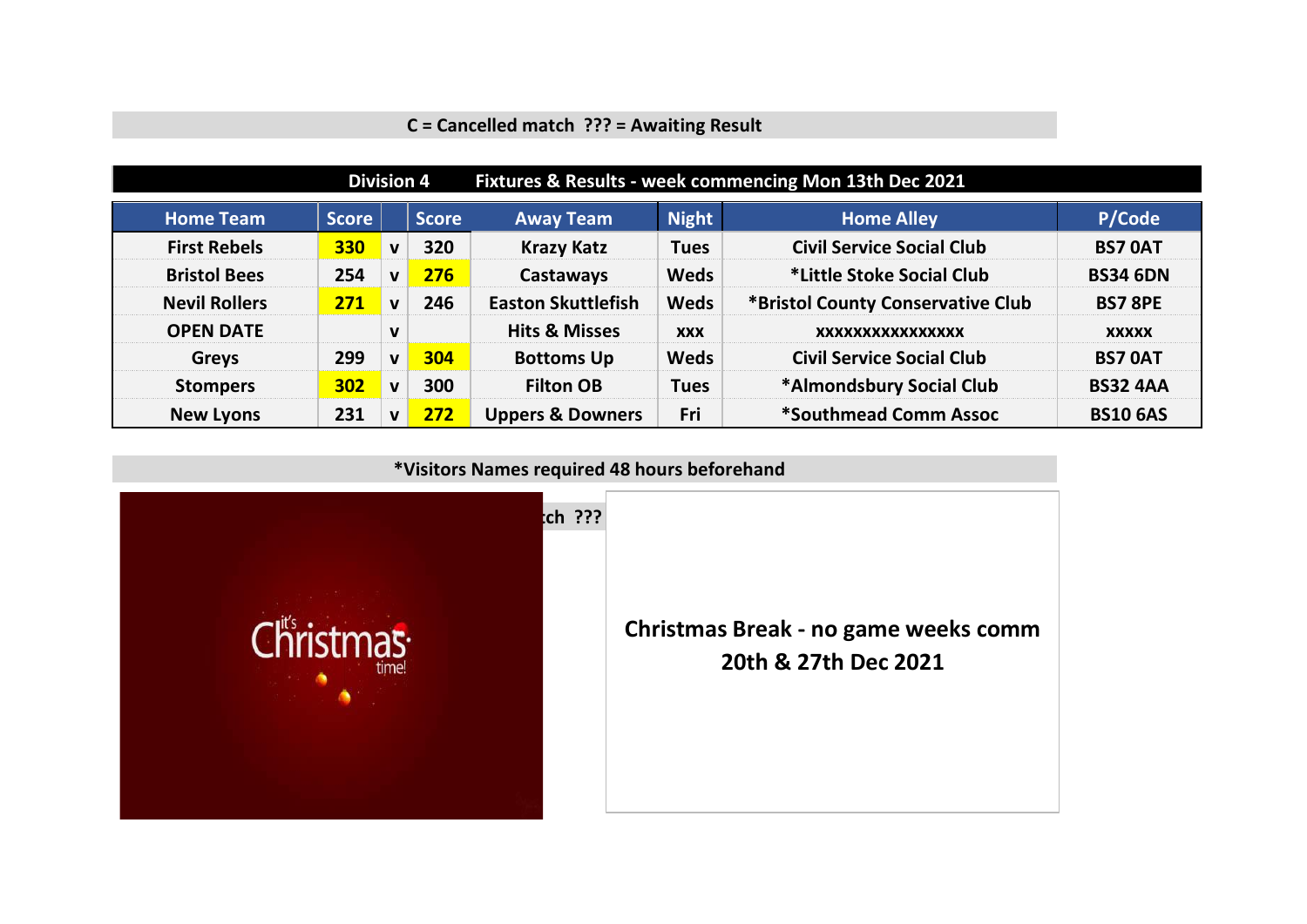|                             | <b>Division 4</b> |              |              | Fixtures & Results - week commencing Mon 3rd Jan 2022 |              |                                  |                 |  |  |
|-----------------------------|-------------------|--------------|--------------|-------------------------------------------------------|--------------|----------------------------------|-----------------|--|--|
| <b>Home Team</b>            | <b>Score</b>      |              | <b>Score</b> | <b>Away Team</b>                                      | <b>Night</b> | <b>Home Alley</b>                | P/Code          |  |  |
| Castaways                   | 269               | $\mathbf{V}$ | 257          | <b>First Rebels</b>                                   | <b>Thurs</b> | *Little Stoke Social Club        | <b>BS34 6DN</b> |  |  |
| <b>Krazy Katz</b>           | 217               | $\mathbf v$  | 238          | <b>New Lyons</b>                                      | <b>Weds</b>  | *Filton & District Social Club   | <b>BS34 7HZ</b> |  |  |
| <b>Uppers &amp; Downers</b> | 280               | $\mathbf{v}$ | 270          | <b>Stompers</b>                                       | <b>Mon</b>   | *Patchway Sports & Social Club   | <b>BS34 5JR</b> |  |  |
| <b>Filton OB</b>            | 337               | $\mathbf{V}$ | 301          | <b>Greys</b>                                          | Fri          | *BAWA Social Club                | <b>BS34 7RG</b> |  |  |
| <b>Bottoms Up</b>           |                   | $\mathbf v$  |              | <b>OPEN DATE</b>                                      | <b>Thurs</b> | *BAWA Social Club                | <b>BS34 7RG</b> |  |  |
| <b>Hits &amp; Misses</b>    | 251               | $\mathbf{V}$ | 269          | <b>Nevil Rollers</b>                                  | <b>Mon</b>   | *Little Stoke Social Club        | <b>BS34 6DN</b> |  |  |
| <b>Easton Skuttlefish</b>   | 297               | $\mathbf v$  | 338          | <b>Bristol Bees</b>                                   | <b>Tues</b>  | <b>Civil Service Social Club</b> | <b>BS7 0AT</b>  |  |  |

|                          | <b>Division 4</b> |             |       | Fixtures & Results - week commencing Mon 10th Jan 2022 |              |                                   |                 |  |  |
|--------------------------|-------------------|-------------|-------|--------------------------------------------------------|--------------|-----------------------------------|-----------------|--|--|
| <b>Home Team</b>         | <b>Score</b>      |             | Score | <b>Away Team</b>                                       | <b>Night</b> | <b>Home Alley</b>                 | P/Code          |  |  |
| <b>First Rebels</b>      | 354               | $\mathbf v$ | 289   | <b>Bristol Bees</b>                                    | <b>Tues</b>  | <b>Civil Service Social Club</b>  | <b>BS7 OAT</b>  |  |  |
| <b>Hits &amp; Misses</b> | 252               | $\mathbf v$ | 248   | <b>Easton Skuttlefish</b>                              | <b>Mon</b>   | *Little Stoke Social Club         | <b>BS34 6DN</b> |  |  |
| <b>Nevil Rollers</b>     | 261               | $\mathbf v$ | 254   | <b>Bottoms Up</b>                                      | <b>Weds</b>  | *Bristol County Conservative Club | <b>BS7 8PE</b>  |  |  |
| <b>OPEN DATE</b>         |                   | $\mathbf v$ |       | <b>Filton OB</b>                                       | <b>XXX</b>   | XXXXXXXXXXXXXXXX                  | <b>XXXXX</b>    |  |  |
| <b>Greys</b>             | 332               | $\mathbf v$ | 305   | <b>Uppers &amp; Downers</b>                            | <b>Weds</b>  | <b>Civil Service Social Club</b>  | <b>BS7 0AT</b>  |  |  |
| <b>Stompers</b>          | 295               | $\mathbf v$ | 272   | <b>Krazy Katz</b>                                      | <b>Tues</b>  | *Almondsbury Social Club          | <b>BS32 4AA</b> |  |  |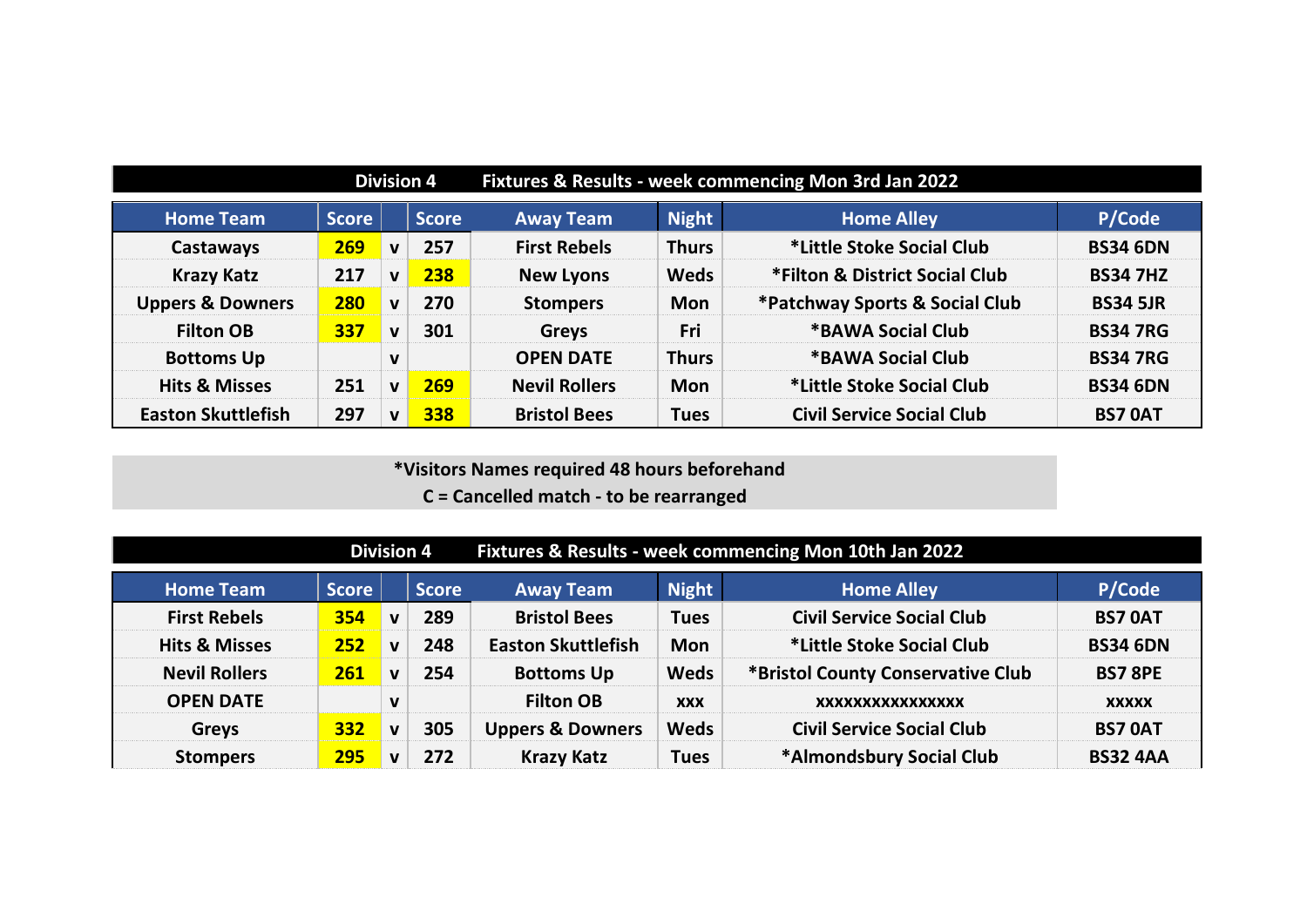## **Division 4 - week commencing Mon 17th & 24th Jan 2022**

**Week Comm 17th & 24th Jan 2022 are free weeks for rearranged fixtures**

|                           | <b>Division 4</b> |              |              | Fixtures & Results - week commencing Mon 31st Jan 2022 |              |                                   |                 |  |
|---------------------------|-------------------|--------------|--------------|--------------------------------------------------------|--------------|-----------------------------------|-----------------|--|
| <b>Home Team</b>          | <b>Score</b>      |              | <b>Score</b> | <b>Away Team</b>                                       | <b>Night</b> | <b>Home Alley</b>                 | P/Code          |  |
| <b>Hits &amp; Misses</b>  | 262               | $\mathbf{v}$ | 289          | <b>Bottoms Up</b>                                      | <b>Mon</b>   | *Little Stoke Social Club         | <b>BS34 6DN</b> |  |
| <b>Nevil Rollers</b>      | 263               | $\mathbf{v}$ | 265          | <b>Filton OB</b>                                       | <b>Weds</b>  | *Bristol County Conservative Club | <b>BS7 8PE</b>  |  |
| <b>OPEN DATE</b>          |                   | $\mathbf v$  |              | <b>Uppers &amp; Downers</b>                            | <b>XXX</b>   | XXXXXXXXXXXXXXXX                  | <b>XXXXX</b>    |  |
| <b>Greys</b>              | 299               | $\mathbf{v}$ | 291          | <b>Krazy Katz</b>                                      | <b>Weds</b>  | <b>Civil Service Social Club</b>  | <b>BS7 OAT</b>  |  |
| <b>Stompers</b>           | 318               | $\mathbf v$  | 276          | Castaways                                              | <b>Tues</b>  | *Almondsbury Social Club          | <b>BS32 4AA</b> |  |
| <b>New Lyons</b>          | 250               | $\mathbf{v}$ | 221          | <b>Bristol Bees</b>                                    | Fri          | *Southmead Comm Assoc             | <b>BS10 6AS</b> |  |
| <b>Easton Skuttlefish</b> | 331               | $\mathbf v$  | 320          | <b>First Rebels</b>                                    | <b>Tues</b>  | <b>Civil Service Social Club</b>  | <b>BS7 OAT</b>  |  |

 **\*Visitors Names required 48 hours beforehand C = Cancelled match - to be rearranged**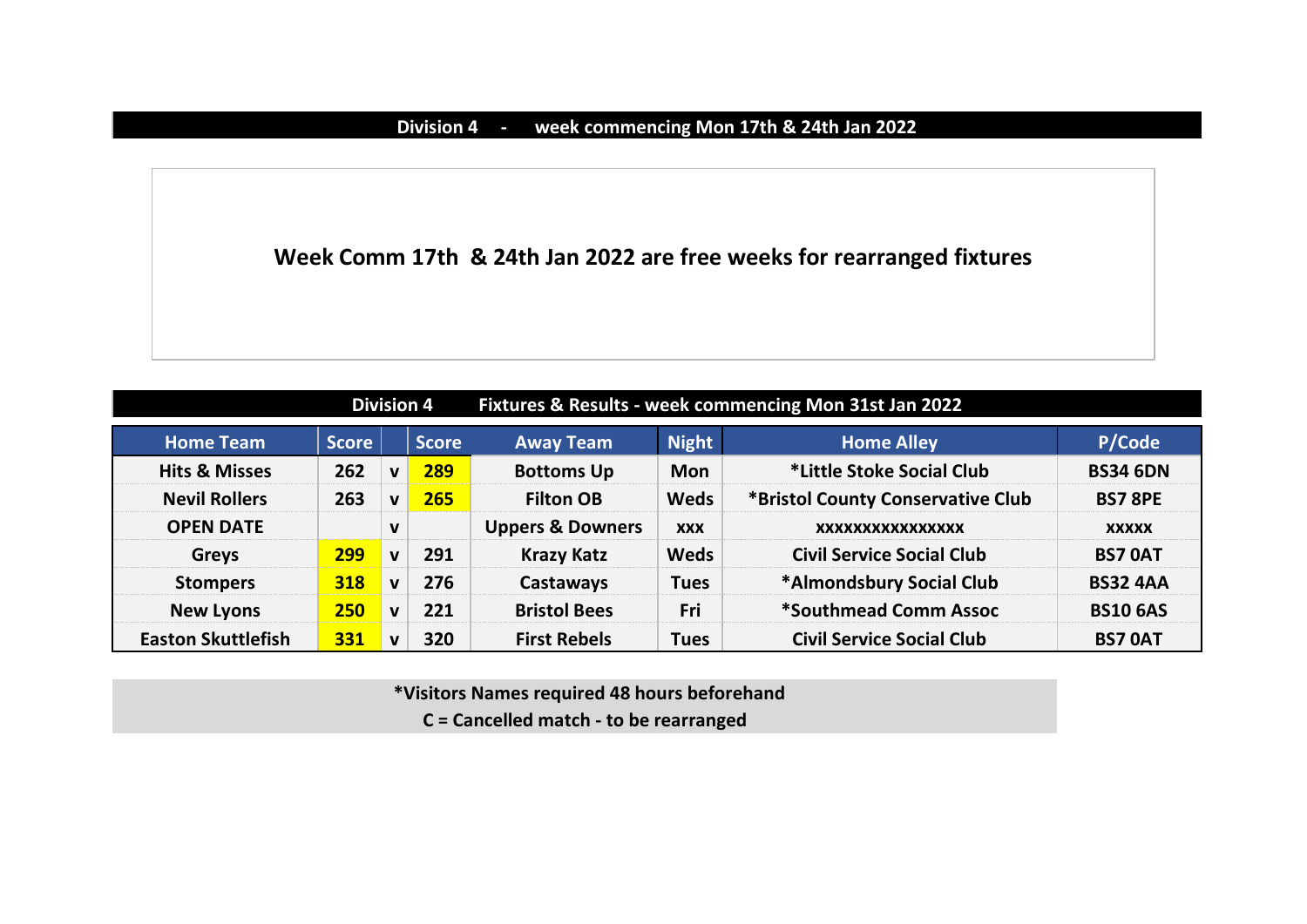|                             | <b>Division 4</b> |              |              | Fixtures & Results - week commencing Mon 7th Feb 2022 |              |                                  |                 |  |
|-----------------------------|-------------------|--------------|--------------|-------------------------------------------------------|--------------|----------------------------------|-----------------|--|
| <b>Home Team</b>            | <b>Score</b>      |              | <b>Score</b> | <b>Away Team</b>                                      | <b>Night</b> | <b>Home Alley</b>                | P/Code          |  |
| <b>First Rebels</b>         | 327               | $\mathbf v$  | 321          | <b>New Lyons</b>                                      | <b>Tues</b>  | <b>Civil Service Social Club</b> | <b>BS7 0AT</b>  |  |
| <b>Bristol Bees</b>         | 249               | $\mathbf v$  | 272          | <b>Stompers</b>                                       | <b>Weds</b>  | *Little Stoke Social Club        | <b>BS34 6DN</b> |  |
| Castaways                   | 267               | $\mathbf{V}$ | 294          | <b>Greys</b>                                          | <b>Thurs</b> | *Little Stoke Social Club        | <b>BS34 6DN</b> |  |
| <b>Krazy Katz</b>           |                   | $\mathbf v$  |              | <b>OPEN DATE</b>                                      | <b>Weds</b>  | *Filton & District Social Club   | <b>BS34 7HZ</b> |  |
| <b>Uppers &amp; Downers</b> | 256               | $\mathbf v$  | 257          | <b>Nevil Rollers</b>                                  | <b>Mon</b>   | *Patchway Sports & Social Club   | <b>BS34 5JR</b> |  |
| <b>Filton OB</b>            | 318               | $\mathbf v$  | 296          | <b>Hits &amp; Misses</b>                              | Fri          | *BAWA Social Club                | <b>BS34 7RG</b> |  |
| <b>Bottoms Up</b>           | 276               | $\mathbf v$  | 257          | <b>Easton Skuttlefish</b>                             | <b>Thurs</b> | *BAWA Social Club                | <b>BS34 7RG</b> |  |

|                           | <b>Division 4</b> |              |              | Fixtures & Results - week commencing Mon 14th Feb 2022 |              |                                   |                 |  |  |
|---------------------------|-------------------|--------------|--------------|--------------------------------------------------------|--------------|-----------------------------------|-----------------|--|--|
| <b>Home Team</b>          | <b>Score</b>      |              | <b>Score</b> | <b>Away Team</b>                                       | <b>Night</b> | <b>Home Alley</b>                 | P/Code          |  |  |
| <b>Bottoms Up</b>         | 296               | V            | 328          | <b>Filton OB</b>                                       | <b>Thurs</b> | *BAWA Social Club                 | <b>BS34 7RG</b> |  |  |
| <b>Hits &amp; Misses</b>  |                   | V            |              | <b>Uppers &amp; Downers</b>                            | <b>Mon</b>   | *Little Stoke Social Club         | <b>BS34 6DN</b> |  |  |
| <b>Nevil Rollers</b>      | 286               | $\mathbf v$  | 264          | <b>Krazy Katz</b>                                      | <b>Weds</b>  | *Bristol County Conservative Club | <b>BS7 8PE</b>  |  |  |
| <b>OPEN DATE</b>          |                   | V            |              | Castaways                                              | <b>XXX</b>   | XXXXXXXXXXXXXXXX                  | <b>XXXXX</b>    |  |  |
| <b>Greys</b>              | 318               | $\mathbf{v}$ | 285          | <b>Bristol Bees</b>                                    | <b>Weds</b>  | <b>Civil Service Social Club</b>  | <b>BS7 OAT</b>  |  |  |
| <b>Stompers</b>           | 305               | $\mathbf{v}$ | 286          | <b>First Rebels</b>                                    | <b>Tues</b>  | *Almondsbury Social Club          | <b>BS32 4AA</b> |  |  |
| <b>Easton Skuttlefish</b> | 336               | v            | 340          | <b>New Lyons</b>                                       | <b>Tues</b>  | <b>Civil Service Social Club</b>  | <b>BS7 OAT</b>  |  |  |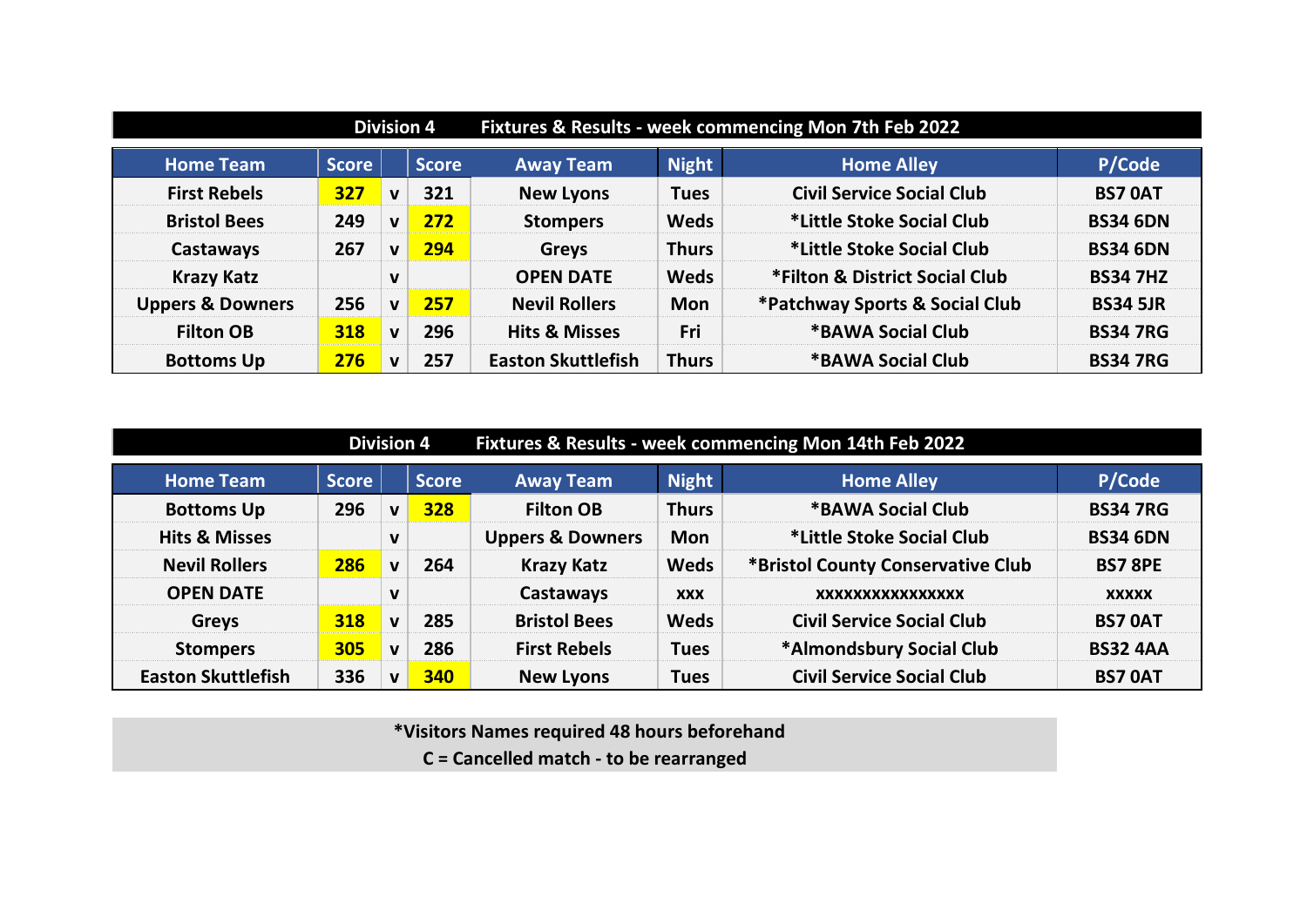|                             | <b>Division 4</b> |              |              | Fixtures & Results - week commencing Mon 21st Feb 2022 |              |                                  |                 |  |
|-----------------------------|-------------------|--------------|--------------|--------------------------------------------------------|--------------|----------------------------------|-----------------|--|
| <b>Home Team</b>            | <b>Score</b>      |              | <b>Score</b> | <b>Night</b><br><b>Home Alley</b><br><b>Away Team</b>  |              | P/Code                           |                 |  |
| <b>First Rebels</b>         | 327               | $\mathbf v$  | 350          | <b>Greys</b>                                           | <b>Tues</b>  | <b>Civil Service Social Club</b> | <b>BS7 0AT</b>  |  |
| <b>Bristol Bees</b>         |                   | $\mathbf v$  |              | <b>OPEN DATE</b>                                       | <b>Weds</b>  | *Little Stoke Social Club        | <b>BS34 6DN</b> |  |
| Castaways                   | 274               | $\mathbf v$  | 282          | <b>Nevil Rollers</b>                                   | <b>Thurs</b> | *Little Stoke Social Club        | <b>BS34 6DN</b> |  |
| <b>Krazy Katz</b>           | 234               | $\mathbf v$  | 221          | <b>Hits &amp; Misses</b>                               | <b>Weds</b>  | *Filton & District Social Club   | <b>BS34 7HZ</b> |  |
| <b>Uppers &amp; Downers</b> | 245               | $\mathbf{V}$ | 305          | <b>Bottoms Up</b>                                      | <b>Mon</b>   | *Patchway Sports & Social Club   | <b>BS34 5JR</b> |  |
| <b>Filton OB</b>            | 303               | $\mathbf v$  | 262          | <b>Easton Skuttlefish</b>                              | Fri          | <b>*BAWA Social Club</b>         | <b>BS34 7RG</b> |  |
| <b>New Lyons</b>            | 266               | $\mathbf v$  | 243          | <b>Stompers</b>                                        | Fri          | *Southmead Comm Assoc            | <b>BS10 6AS</b> |  |

|                           | <b>Division 4</b> |              |              | Fixtures & Results - week commencing Mon 28th Feb 2022 |              |                                   |                 |  |  |
|---------------------------|-------------------|--------------|--------------|--------------------------------------------------------|--------------|-----------------------------------|-----------------|--|--|
| <b>Home Team</b>          | <b>Score</b>      |              | <b>Score</b> | <b>Away Team</b>                                       | <b>Night</b> | <b>Home Alley</b>                 | P/Code          |  |  |
| <b>Filton OB</b>          | 301               | v            | 324          | <b>Uppers &amp; Downers</b>                            | Fri          | *BAWA Social Club                 | <b>BS34 7RG</b> |  |  |
| <b>Bottoms Up</b>         | 304               | V            | 295          | <b>Krazy Katz</b>                                      | <b>Thurs</b> | *BAWA Social Club                 | <b>BS34 7RG</b> |  |  |
| <b>Hits &amp; Misses</b>  | 264               | $\mathbf{v}$ | 241          | <b>Castaways</b>                                       | <b>Mon</b>   | *Little Stoke Social Club         | <b>BS34 6DN</b> |  |  |
| <b>Nevil Rollers</b>      | 248               | v            | 278          | <b>Bristol Bees</b>                                    | <b>Weds</b>  | *Bristol County Conservative Club | <b>BS7 8PE</b>  |  |  |
| <b>OPEN DATE</b>          |                   | V            |              | <b>First Rebels</b>                                    | <b>XXX</b>   | XXXXXXXXXXXXXXXX                  | <b>XXXXX</b>    |  |  |
| <b>Greys</b>              | 331               | V            | 315          | <b>New Lyons</b>                                       | <b>Weds</b>  | <b>Civil Service Social Club</b>  | <b>BS7 OAT</b>  |  |  |
| <b>Easton Skuttlefish</b> | 323               | v            | 369          | <b>Stompers</b>                                        | <b>Tues</b>  | <b>Civil Service Social Club</b>  | <b>BS7 OAT</b>  |  |  |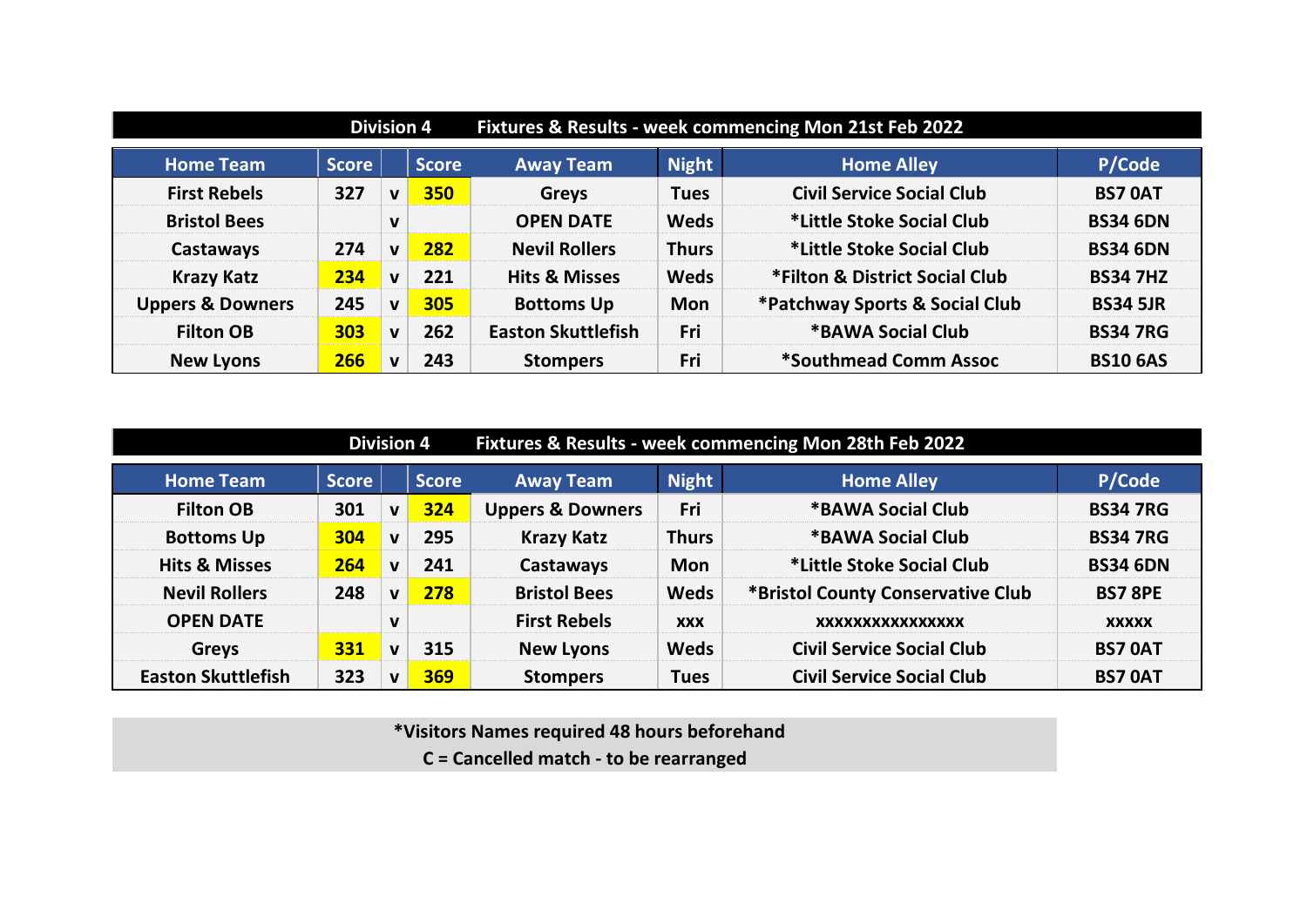|                             | Fixtures & Results - week commencing Mon 7th March 2022<br><b>Division 4</b> |             |              |                           |              |                                  |                 |  |  |  |
|-----------------------------|------------------------------------------------------------------------------|-------------|--------------|---------------------------|--------------|----------------------------------|-----------------|--|--|--|
| <b>Home Team</b>            | <b>Score</b>                                                                 |             | <b>Score</b> | <b>Away Team</b>          | <b>Night</b> | <b>Home Alley</b>                | P/Code          |  |  |  |
| <b>First Rebels</b>         | 335                                                                          | $\mathbf v$ | 322          | <b>Nevil Rollers</b>      | <b>Tues</b>  | <b>Civil Service Social Club</b> | <b>BS7 0AT</b>  |  |  |  |
| <b>Bristol Bees</b>         | 282                                                                          | $\mathbf v$ | 240          | <b>Hits &amp; Misses</b>  | <b>Weds</b>  | *Little Stoke Social Club        | <b>BS34 6DN</b> |  |  |  |
| Castaways                   | 276                                                                          | $\mathbf v$ | 266          | <b>Bottoms Up</b>         | <b>Thurs</b> | *Little Stoke Social Club        | <b>BS34 6DN</b> |  |  |  |
| <b>Krazy Katz</b>           | 239                                                                          | $\mathbf v$ | 235          | <b>Filton OB</b>          | <b>Weds</b>  | *Filton & District Social Club   | <b>BS34 7HZ</b> |  |  |  |
| <b>Uppers &amp; Downers</b> | 268                                                                          | $\mathbf v$ | 256          | <b>Easton Skuttlefish</b> | <b>Mon</b>   | *Patchway Sports & Social Club   | <b>BS34 5JR</b> |  |  |  |
| <b>Stompers</b>             | 277                                                                          | $\mathbf v$ | 264          | <b>Greys</b>              | <b>Tues</b>  | *Almondsbury Social Club         | <b>BS32 4AA</b> |  |  |  |
| <b>New Lyons</b>            |                                                                              | V           |              | <b>OPEN DATE</b>          | Fri          | *Southmead Comm Assoc            | <b>BS10 6AS</b> |  |  |  |

| Fixtures & Results - week commencing Mon 14h March 2022<br><b>Division 4</b> |              |              |              |                     |              |                                   |                 |  |  |  |  |
|------------------------------------------------------------------------------|--------------|--------------|--------------|---------------------|--------------|-----------------------------------|-----------------|--|--|--|--|
| <b>Home Team</b>                                                             | <b>Score</b> |              | <b>Score</b> | <b>Away Team</b>    | <b>Night</b> | <b>Home Alley</b>                 | P/Code          |  |  |  |  |
| <b>Uppers &amp; Downers</b>                                                  | 292          | $\mathbf v$  | 306          | <b>Krazy Katz</b>   | <b>Mon</b>   | *Patchway Sports & Social Club    | <b>BS34 5JR</b> |  |  |  |  |
| <b>Filton OB</b>                                                             | 293          | $\mathbf{v}$ | 260          | Castaways           | Fri          | *BAWA Social Club                 | <b>BS34 7RG</b> |  |  |  |  |
| <b>Bottoms Up</b>                                                            | 323          | $\mathbf{v}$ | 314          | <b>Bristol Bees</b> | <b>Thurs</b> | *BAWA Social Club                 | <b>BS34 7RG</b> |  |  |  |  |
| <b>Hits &amp; Misses</b>                                                     | 270          | $\mathbf{v}$ | 267          | <b>First Rebels</b> | <b>Mon</b>   | *Little Stoke Social Club         | <b>BS34 6DN</b> |  |  |  |  |
| <b>Nevil Rollers</b>                                                         | 258          | $\mathbf{v}$ | 245          | <b>New Lyons</b>    | <b>Weds</b>  | *Bristol County Conservative Club | <b>BS7 8PE</b>  |  |  |  |  |
| <b>OPEN DATE</b>                                                             |              | $\mathbf v$  |              | <b>Stompers</b>     | <b>XXX</b>   | XXXXXXXXXXXXXXXX                  | <b>XXXXX</b>    |  |  |  |  |
| <b>Easton Skuttlefish</b>                                                    | 350          | $\mathbf{v}$ | 349          | <b>Greys</b>        | <b>Tues</b>  | <b>Civil Service Social Club</b>  | <b>BS7 0AT</b>  |  |  |  |  |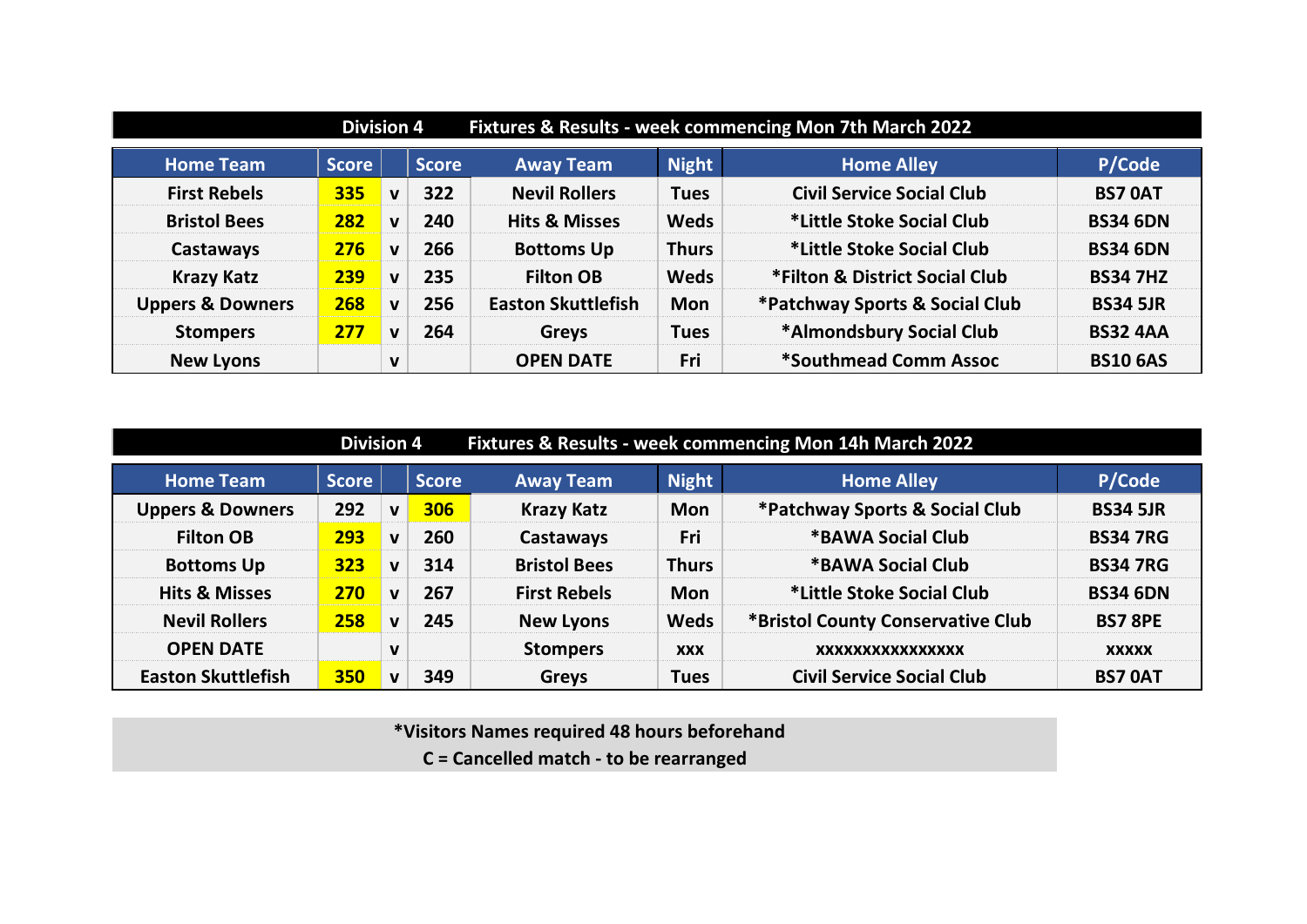| Fixtures & Results - week commencing Mon 21st March 2022<br><b>Division 4</b> |              |              |              |                             |              |                                  |                 |  |  |  |  |
|-------------------------------------------------------------------------------|--------------|--------------|--------------|-----------------------------|--------------|----------------------------------|-----------------|--|--|--|--|
| <b>Home Team</b>                                                              | <b>Score</b> |              | <b>Score</b> | <b>Away Team</b>            | <b>Night</b> | <b>Home Alley</b>                | P/Code          |  |  |  |  |
| <b>First Rebels</b>                                                           | <b>310</b>   | $\mathbf v$  | 304          | <b>Bottoms Up</b>           | <b>Tues</b>  | <b>Civil Service Social Club</b> | <b>BS7 0AT</b>  |  |  |  |  |
| <b>Bristol Bees</b>                                                           | 262          | $\mathbf{V}$ | 282          | <b>Filton OB</b>            | <b>Weds</b>  | *Little Stoke Social Club        | <b>BS34 6DN</b> |  |  |  |  |
| Castaways                                                                     | 295          | $\mathbf v$  | 276          | <b>Uppers &amp; Downers</b> | <b>Thurs</b> | *Little Stoke Social Club        | <b>BS34 6DN</b> |  |  |  |  |
| <b>Krazy Katz</b>                                                             | 230          | $\mathbf{V}$ | 223          | <b>Easton Skuttlefish</b>   | <b>Weds</b>  | *Filton & District Social Club   | <b>BS34 7HZ</b> |  |  |  |  |
| <b>Greys</b>                                                                  |              | $\mathbf v$  |              | <b>OPEN DATE</b>            | <b>Weds</b>  | <b>Civil Service Social Club</b> | <b>BS7 0AT</b>  |  |  |  |  |
| <b>Stompers</b>                                                               | 252          | $\mathbf v$  | 263          | <b>Nevil Rollers</b>        | <b>Tues</b>  | *Almondsbury Social Club         | <b>BS32 4AA</b> |  |  |  |  |
| <b>New Lyons</b>                                                              | 259          | $\mathbf v$  | 243          | <b>Hits &amp; Misses</b>    | Fri          | *Southmead Comm Assoc            | <b>BS10 6AS</b> |  |  |  |  |

| Fixtures & Results - week commencing Mon 28th March 2022<br><b>Division 4</b> |              |              |              |                     |              |                                   |                 |  |  |  |
|-------------------------------------------------------------------------------|--------------|--------------|--------------|---------------------|--------------|-----------------------------------|-----------------|--|--|--|
| <b>Home Team</b>                                                              | <b>Score</b> |              | <b>Score</b> | <b>Away Team</b>    | <b>Night</b> | <b>Home Alley</b>                 | P/Code          |  |  |  |
| <b>Krazy Katz</b>                                                             | 259          | $\mathbf{V}$ | 230          | Castaways           | <b>Weds</b>  | *Filton & District Social Club    | <b>BS34 7HZ</b> |  |  |  |
| <b>Uppers &amp; Downers</b>                                                   | $\mathsf{C}$ | v            | C            | <b>Bristol Bees</b> | <b>Mon</b>   | *Patchway Sports & Social Club    | <b>BS34 5JR</b> |  |  |  |
| <b>Filton OB</b>                                                              | <b>321</b>   | $\mathbf{v}$ | 284          | <b>First Rebels</b> | Fri          | *BAWA Social Club                 | <b>BS34 7RG</b> |  |  |  |
| <b>Bottoms Up</b>                                                             | 307          | $\mathbf{v}$ | 299          | <b>New Lyons</b>    | <b>Thurs</b> | *BAWA Social Club                 | <b>BS34 7RG</b> |  |  |  |
| <b>Hits &amp; Misses</b>                                                      | 238          | V            | 292          | <b>Stompers</b>     | <b>Mon</b>   | *Little Stoke Social Club         | <b>BS34 6DN</b> |  |  |  |
| <b>Nevil Rollers</b>                                                          | 250          | V            | 273          | <b>Greys</b>        | <b>Weds</b>  | *Bristol County Conservative Club | <b>BS7 8PE</b>  |  |  |  |
| <b>Easton Skuttlefish</b>                                                     |              | V            |              | <b>OPEN DATE</b>    | <b>Tues</b>  | <b>Civil Service Social Club</b>  | <b>BS7 0AT</b>  |  |  |  |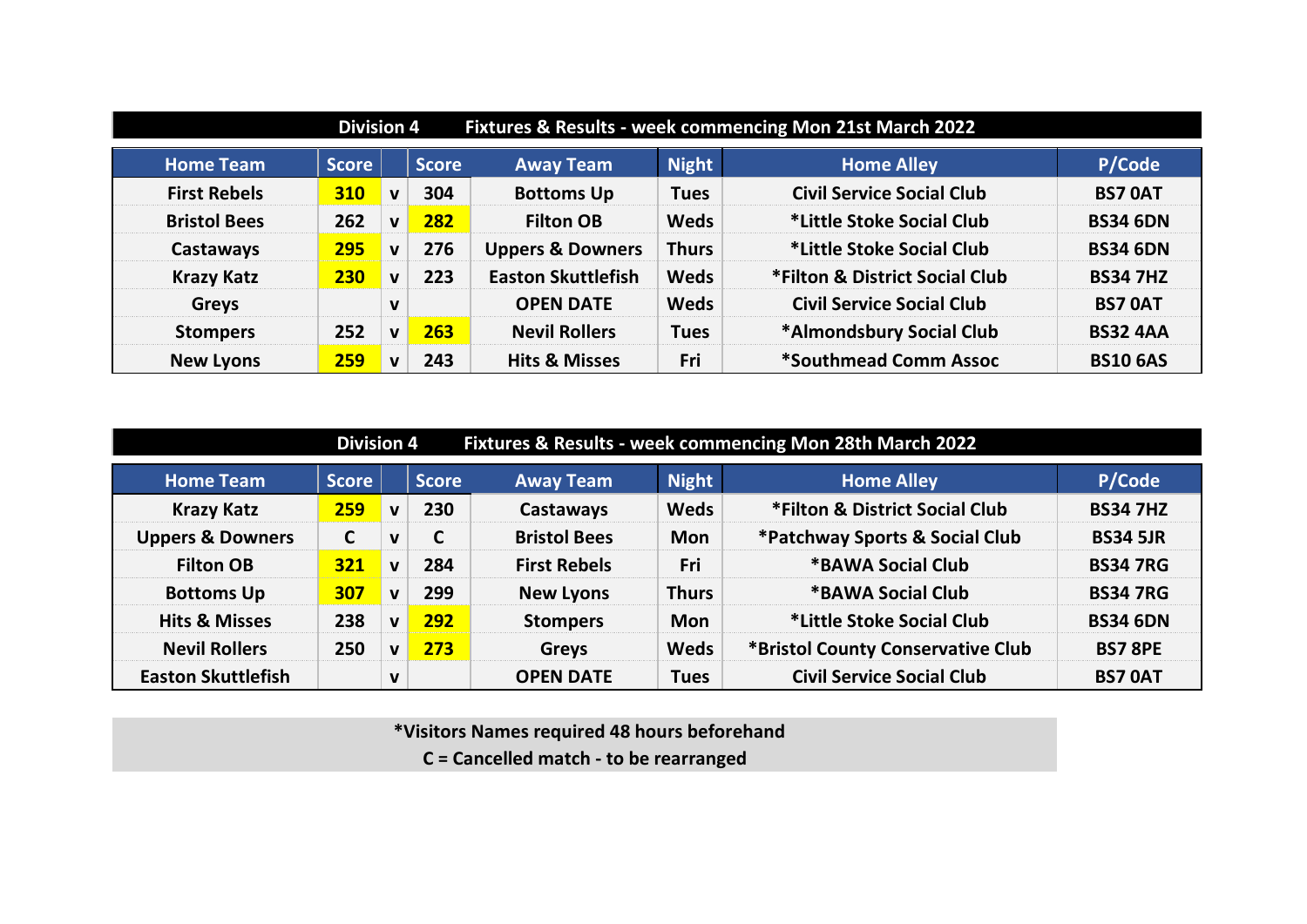|                     | <b>Division 4</b> |              |              | Fixtures & Results - week commencing Mon 4th April 2022 |              |                                  |                 |  |
|---------------------|-------------------|--------------|--------------|---------------------------------------------------------|--------------|----------------------------------|-----------------|--|
| <b>Home Team</b>    | <b>Score</b>      |              | <b>Score</b> | <b>Away Team</b>                                        | <b>Night</b> | <b>Home Alley</b>                | P/Code          |  |
| <b>First Rebels</b> | C                 | $\mathbf v$  | C            | <b>Uppers &amp; Downers</b>                             | <b>Tues</b>  | <b>Civil Service Social Club</b> | <b>BS7 OAT</b>  |  |
| <b>Bristol Bees</b> | 283               | $\mathbf v$  | 272          | <b>Krazy Katz</b>                                       | <b>Weds</b>  | *Little Stoke Social Club        | <b>BS34 6DN</b> |  |
| Castaways           | 252               | $\mathbf{V}$ | 252          | <b>Easton Skuttlefish</b>                               | <b>Thurs</b> | *Little Stoke Social Club        | <b>BS34 6DN</b> |  |
| <b>OPEN DATE</b>    |                   | $\mathbf v$  |              | <b>Nevil Rollers</b>                                    | <b>XXX</b>   | XXXXXXXXXXXXXXXX                 | <b>XXXXX</b>    |  |
| <b>Greys</b>        | 333               | $\mathbf v$  | 276          | <b>Hits &amp; Misses</b>                                | <b>Weds</b>  | <b>Civil Service Social Club</b> | <b>BS7 OAT</b>  |  |
| <b>Stompers</b>     | 292               | $\mathbf v$  | 281          | <b>Bottoms Up</b>                                       | <b>Tues</b>  | *Almondsbury Social Club         | <b>BS32 4AA</b> |  |
| <b>New Lyons</b>    | 249               | $\mathbf v$  | 247          | <b>Filton OB</b>                                        | Fri          | *Southmead Comm Assoc            | <b>BS10 6AS</b> |  |

| Fixtures & Results - week commencing Mon 11th April 2022<br><b>Division 4</b> |              |              |              |                      |              |                                  |                 |  |  |
|-------------------------------------------------------------------------------|--------------|--------------|--------------|----------------------|--------------|----------------------------------|-----------------|--|--|
| <b>Home Team</b>                                                              | <b>Score</b> |              | <b>Score</b> | <b>Away Team</b>     | <b>Night</b> | <b>Home Alley</b>                | P/Code          |  |  |
| Castaways                                                                     | 286          | $\mathbf{v}$ | 285          | <b>Bristol Bees</b>  | <b>Thurs</b> | *Little Stoke Social Club        | <b>BS34 6DN</b> |  |  |
| <b>Krazy Katz</b>                                                             | 256          | $\mathbf v$  | 230          | <b>First Rebels</b>  | <b>Weds</b>  | *Filton & District Social Club   | <b>BS34 7HZ</b> |  |  |
| <b>Uppers &amp; Downers</b>                                                   | 290          | $\mathbf v$  | 285          | <b>New Lyons</b>     | <b>Mon</b>   | *Patchway Sports & Social Club   | <b>BS34 5JR</b> |  |  |
| <b>Filton OB</b>                                                              | 320          | $\mathbf v$  | 297          | <b>Stompers</b>      | Fri          | <b>*BAWA Social Club</b>         | <b>BS34 7RG</b> |  |  |
| <b>Bottoms Up</b>                                                             | $\mathsf{C}$ | v            | C            | <b>Greys</b>         | <b>Thurs</b> | *BAWA Social Club                | <b>BS34 7RG</b> |  |  |
| <b>Hits &amp; Misses</b>                                                      |              | V            |              | <b>OPEN DATE</b>     | <b>Mon</b>   | *Little Stoke Social Club        | <b>BS34 6DN</b> |  |  |
| <b>Easton Skuttlefish</b>                                                     |              | V            | 337          | <b>Nevil Rollers</b> | <b>Tues</b>  | <b>Civil Service Social Club</b> | <b>BS7 OAT</b>  |  |  |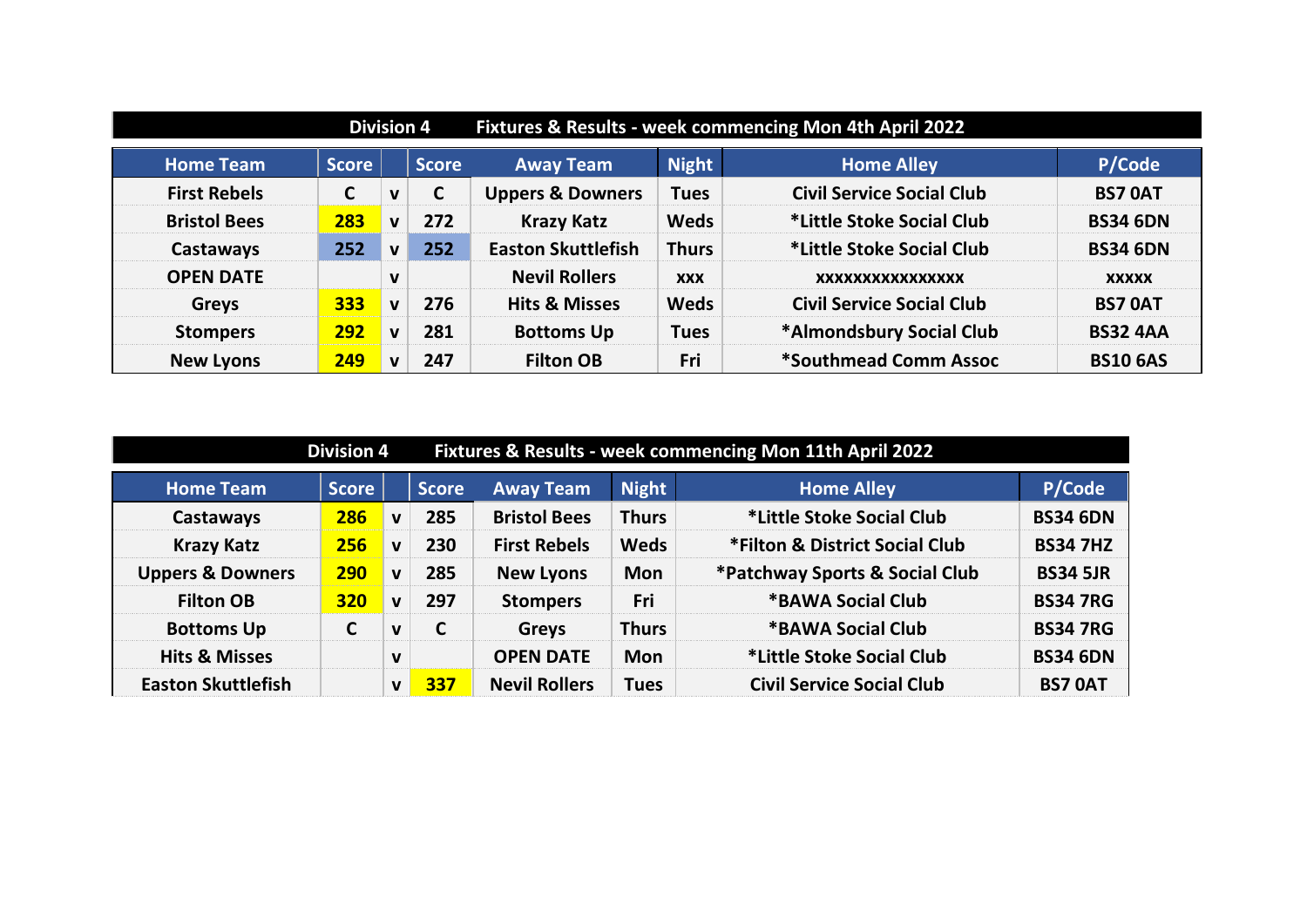| Fixtures & Results - week commencing Mon 18th April 2022<br><b>Division 4</b> |              |              |              |                             |              |                                   |                 |  |
|-------------------------------------------------------------------------------|--------------|--------------|--------------|-----------------------------|--------------|-----------------------------------|-----------------|--|
| <b>Home Team</b>                                                              | <b>Score</b> |              | <b>Score</b> | <b>Away Team</b>            | <b>Night</b> | <b>Home Alley</b>                 | P/Code          |  |
| <b>First Rebels</b>                                                           | 314          | $\mathbf{V}$ | 291          | Castaways                   | <b>Tues</b>  | <b>Civil Service Social Club</b>  | <b>BS7 0AT</b>  |  |
| <b>Bristol Bees</b>                                                           | <b>260</b>   | $\mathbf{v}$ | 244          | <b>Easton Skuttlefish</b>   | <b>Weds</b>  | *Little Stoke Social Club         | <b>BS34 6DN</b> |  |
| <b>Nevil Rollers</b>                                                          | 255          | $\mathbf v$  | 250          | <b>Hits &amp; Misses</b>    | <b>Weds</b>  | *Bristol County Conservative Club | <b>BS7 8PE</b>  |  |
| <b>OPEN DATE</b>                                                              |              | $\mathbf v$  |              | <b>Bottoms Up</b>           | <b>XXX</b>   | XXXXXXXXXXXXXXXX                  | <b>XXXXX</b>    |  |
| <b>Greys</b>                                                                  | 306          | $\mathbf{v}$ | 339          | <b>Filton OB</b>            | <b>Weds</b>  | <b>Civil Service Social Club</b>  | <b>BS7 OAT</b>  |  |
| <b>Stompers</b>                                                               | 290          | $\mathbf{v}$ | 346          | <b>Uppers &amp; Downers</b> | <b>Tues</b>  | *Almondsbury Social Club          | <b>BS32 4AA</b> |  |
| <b>New Lyons</b>                                                              | 254          | $\mathbf v$  | 248          | <b>Krazy Katz</b>           | Fri          | *Southmead Comm Assoc             | <b>BS10 6AS</b> |  |

| Fixtures & Results - week commencing Mon 25th April 2022<br><b>Division 4</b> |       |              |              |                          |              |                                  |                 |  |
|-------------------------------------------------------------------------------|-------|--------------|--------------|--------------------------|--------------|----------------------------------|-----------------|--|
| <b>Home Team</b>                                                              | Score |              | <b>Score</b> | <b>Away Team</b>         | <b>Night</b> | <b>Home Alley</b>                | P/Code          |  |
| <b>Bristol Bees</b>                                                           | 265   | $\mathbf{v}$ | 264          | <b>First Rebels</b>      | <b>Weds</b>  | *Little Stoke Social Club        | <b>BS34 6DN</b> |  |
| Castaways                                                                     | 262   | $\mathbf{v}$ | 271          | <b>New Lyons</b>         | <b>Thurs</b> | *Little Stoke Social Club        | <b>BS34 6DN</b> |  |
| <b>Krazy Katz</b>                                                             | 243   | $\mathbf{v}$ | 253          | <b>Stompers</b>          | <b>Weds</b>  | *Filton & District Social Club   | <b>BS34 7HZ</b> |  |
| <b>Uppers &amp; Downers</b>                                                   | 271   | $\mathbf v$  | 259          | <b>Greys</b>             | <b>Mon</b>   | *Patchway Sports & Social Club   | <b>BS34 5JR</b> |  |
| <b>Filton OB</b>                                                              |       | $\mathbf v$  |              | <b>OPEN DATE</b>         | Fri          | *BAWA Social Club                | <b>BS34 7RG</b> |  |
| <b>Bottoms Up</b>                                                             | 310   | $\mathbf v$  | 265          | <b>Nevil Rollers</b>     | <b>Thurs</b> | <b>*BAWA Social Club</b>         | <b>BS34 7RG</b> |  |
| <b>Easton Skuttlefish</b>                                                     | 305   | $\mathbf{v}$ | 335          | <b>Hits &amp; Misses</b> | <b>Tues</b>  | <b>Civil Service Social Club</b> | <b>BS7 OAT</b>  |  |